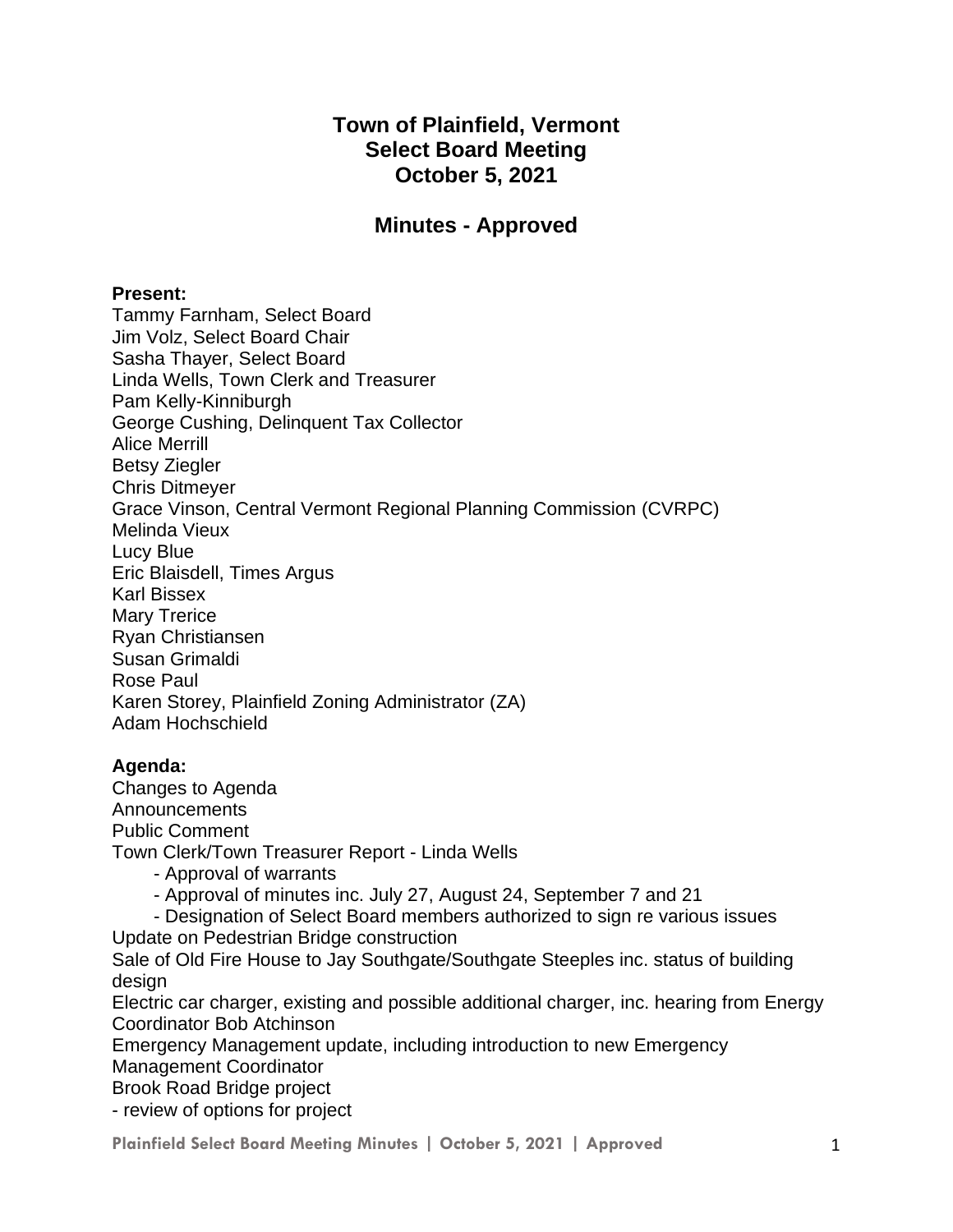- review of possible funding sources including FEMA and, possibly, Federal infrastructure bill now pending

- issue of town approval

 - issue of filing application with FEMA for funding for project and when to do so Appointments - Appointments needed School Director, Conservation Commission, Development Review Board, Lister, Planning Commission Update re 79 Bean Road Other Business Agendas for upcoming meetings: Adjourn

# **Jim Volz called the meeting to order at 7:03PM.**

## **Changes to Agenda**

Emergency Management Update is moved to the next meeting on October 19.

#### **Announcements**

Thayer announced that Washington County Sheriff's Department is seeking applicants for Deputy Sheriff. Contact Sheriff Sam Hill.

There are openings on the Development Review Board, the Planning Commission, the Conservation Commission and the school board. If interested, send a letter to Linda Wells at [plainfieldtc@gmail.com](mailto:plainfieldtc@gmail.com) or drop it off at the Town Clerk's office on Main Street.

# **Public Comment**

George Cushing reminded the Select Board (SB) that town is still looking for constable and animal control officer and asked why the Brook Road Bridge is on the agenda.

Farnham clarified that the bridge is on the agenda so that we can discuss whether to apply for the grant.

Merrill said that a friend was threatened while walking on the RR bed by a group of young men in trucks at the parking lot at around 6:00PM. Thayer said that the sheriff said that someone on their force moved away and they are short-handed.

Thayer announced that there is a walk-in clinic for COVID shots in Berlin on the Airport Road. There is a sign on the road. Open Monday – Friday 8:00-6:00, Saturday & Sunday 8:00-4:00.

# **Town Clerk/Town Treasurer Report**

Approval of Warrants

Three warrants: accounts payable 9/22, payroll 9/24, payroll 9/30. **Thayer moved to approve the warrants and they were approved unanimously.** 

Approval of Minutes for July 27, August 24, September 7 and September 21 Minutes for July 27, August 24, September 7, and September 21 are not complete and will be taken up at the next meeting.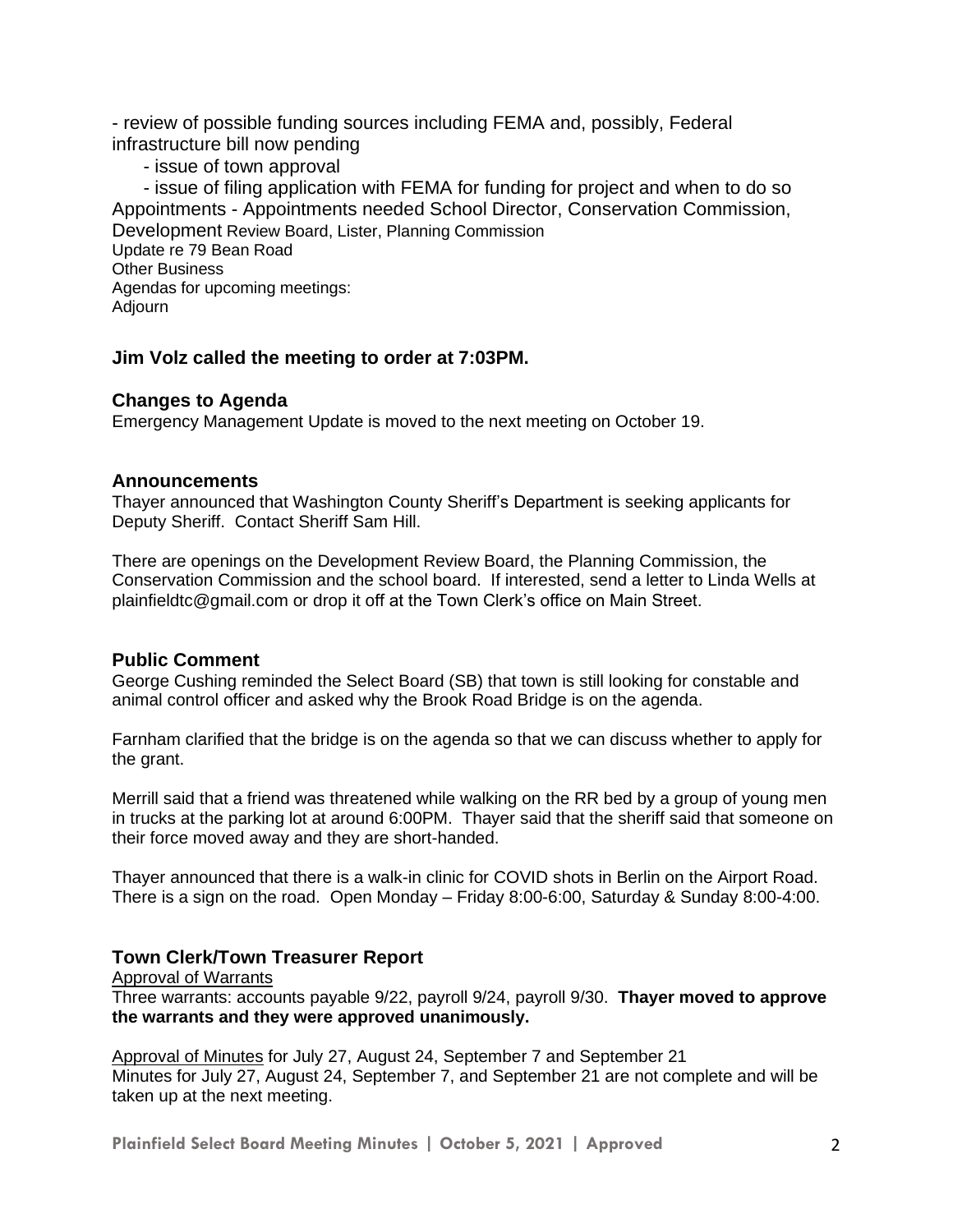Designation of Select Board members authorized to sign various issues Thayer requested that the SB authorize her to sign paperwork about the gully work behind the Health Center. **SB decided to continue existing practices regarding review, approval and signing of documents.**

Wells requested that the SB determine who is authorized to sign a VTrans Municipal Mitigation Grants and Aid roads grant through Ross Gowan. This is a grant for the highway department for ditching for \$9,400.00. **Farnham moved that the SB authorize Linda to sign the VTrans Municipal Mitigation Grants and Aid program grant on behalf of the SB. The motion was approved unanimously.** 

## **Update on Pedestrian Bridge Construction**

Farnham reported that there are no new updates, except that there is a question of whether the sidewalk is edged square or ½" round. Ross Gowan recommended going with the state standard of ½" round edge. This does not involve a change in the contract. There was a cost savings of going with the square. No major updates on the project at this time.

## **Sale of Old Fire House to Jay Southgate/Southgate Steeples**

Farnham reported that Southgate was having difficulty reaching someone at the state to discuss permitting. He eventually was informed that since he's not changing the footprint of an existing building, state and federal permits are not needed. Farnham is meeting with Plainfield Zoning Administrator, Karen Storey, on October 6 to discuss the zoning. Southgate indicated that he like a letter from the Plainfield Zoning Administrator stating that the property is clear of zoning problems before he moves forward with plans. He also expressed concern about the water/wastewater hookups and the parking. As soon as he gets the go-ahead on permitting from the town he will move forward with the plan.

#### **Pedestrian Bridge**

Pam Kelly-Kinniburgh requested that Tammy Farnham post an explanation about the traffic lights for the pedestrian bridge on the Plainfield People Facebook page in order to clear up the current confusion and upset. Farnham said that she'd be willing to do it, but doesn't do social media. She requested Thayer's assistance and Thayer agreed, stating that the information is already posted on the town's website. Volz suggested that people contact VTrans with complaints and reminded those present that the lighting is outside of the SB's control. Farnham stated the state and contractor developed the traffic plan and it cannot be changed. The issue is that people are running the red lights which is very unsafe for people crossing over the bridge with the traffic light.

#### **Electric car charger, existing and possible additional charger**

Volz noted that Bob Atchinson is not available today so the electric car charger has to be moved to another meeting.

**Emergency Management Update**, including introduction to new Emergency Management Coordinator was also moved to a future agenda.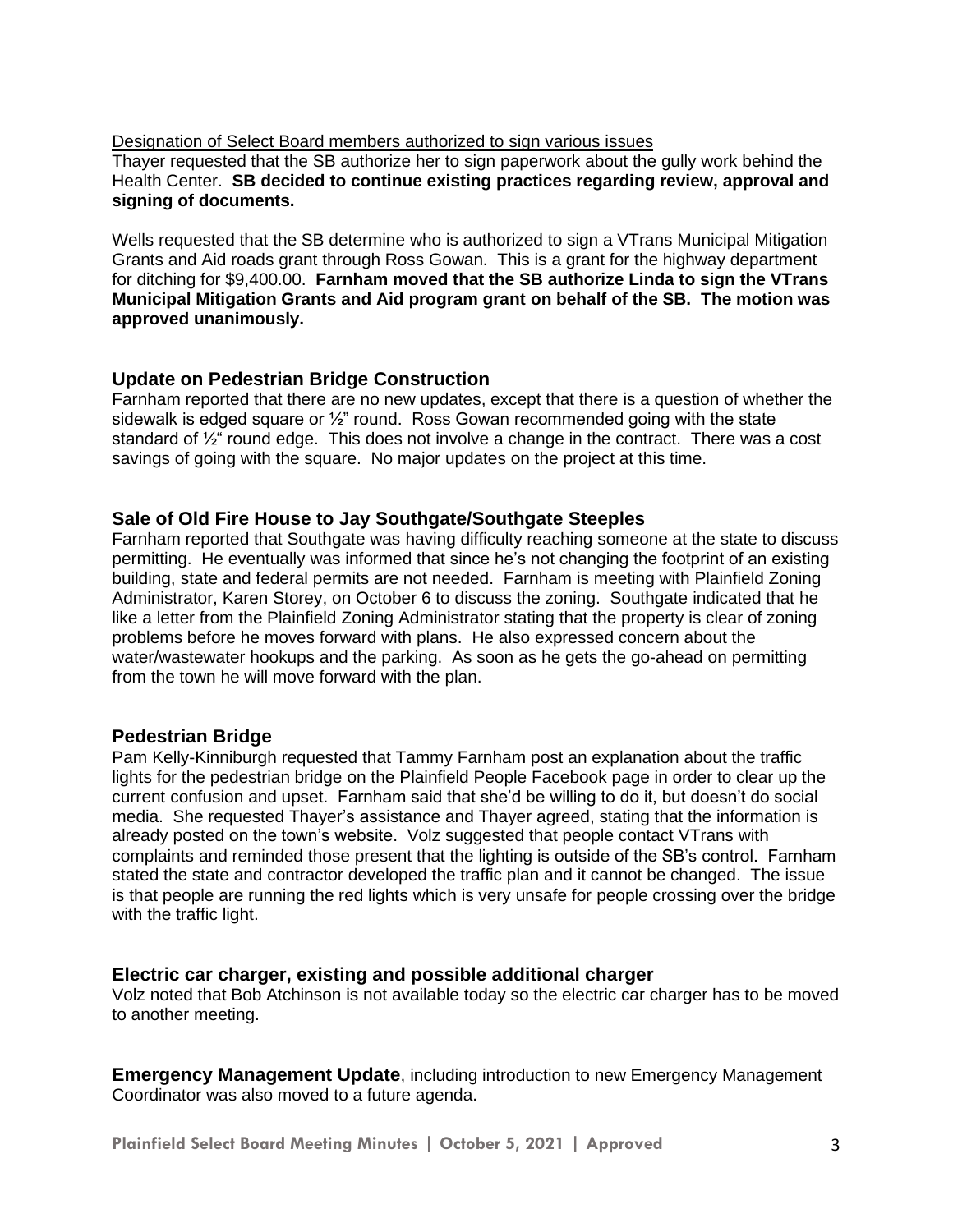## **Brook Road Bridge project**

Alice Merrill stated that this item is not on tonight's agenda for discussion of the options for the project; rather, it's about whether the SB wants to apply for the grant for the project. Stephanie Smith recommended that we apply through Building Resilient Infrastructure and Communities (BRIC) which is a FEMA program. She also recommended another FEMA program, the Hazard Mitigation Grant Program (HMGP), in which FEMA money is awarded to the state and then the competition for funds is within the state. The deadlines are the same.

Merrill restated the timeline:

- ⎯ Start application now, finish in December, submit in January.
- $-$  Discuss and vote on the project at Town Meeting in March.
- $-$  If the town votes no, we would pull the grant; if the town votes yes, the decision on the grant will be made in December, 2022.

Merrill said that if the town wants to apply for the grant they will need to write a "local match commitment letter" with the addition of a contingency measure to pull the application if the town votes no on the project. She said that she is not sure what the repercussions would be if the town decides not to apply during this round and said that there is money in that pool and is a good year to apply for infrastructure funds. She also noted that putting the project off will probably result in changes to the budget and the possibility of paying to have the design updated when the town does decide to replace the bridge.

The grant will be a 75/25 split. She noted the possibility of federal infrastructure money coming.

Thayer asked Grace Vinson of CVRPC to clarify whether the town can pull the application if the vote is no.

Thayer noted that the town's share will be \$310,000-311,000.00, spread over 20 years. Merrill said that that figure is not accurate because that figure is just construction cost. There will be additional engineering, project management, and right-of-way costs. The management costs are partially covered by FEMA. Resident engineer cost would not be covered. The additional costs would be roughly \$38,000. This would bring the cost to roughly \$350,000, paid over 20 years, with interest.

Thayer said that she would like to know what the actual cost will be. Volz noted that it will be paid over many years and Farnham clarified that the vote would be to bond, which assumes that there's interest. She requested that we not look at the interest at this point.

Vinson stated that she didn't see a place for a contingency language in the match commitment letter, but the letter will be submitted with the application and doesn't bind the town to anything. Vinson and Merrill have confirmed this with Stephanie Smith: the application can be rescinded if the bond vote fails. Vinson will follow up with Smith tomorrow about the language.

Merrill urged the SB to let the town voters decide, stating that if the vote fails we should move swiftly to notify FEMA, and that March is plenty of time. She does not see a problem with the timeline she is proposing, given her conversations with Smith and Vinson.

Volz requested information about the two programs. Merrill restated that the BRIC program is a national pool and the HMGP grant is a state pool, so it was recommended that she apply for the HMGP grant. She restated that she needs to know whether she is to start writing the grant or

**Plainfield Select Board Meeting Minutes | October 5, 2021 | Approved** 4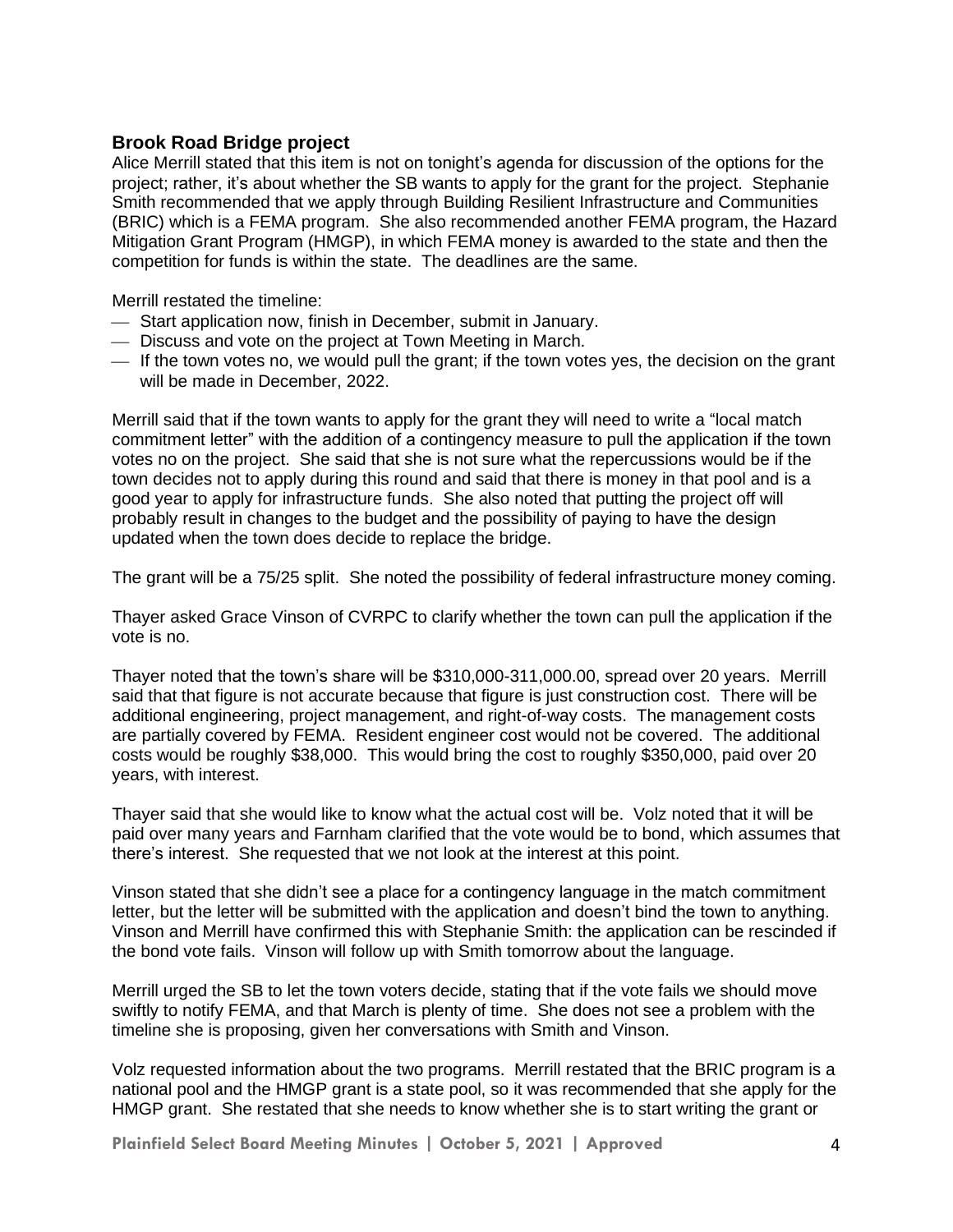not soon. She agreed that transparency is important and stated that the exact figures will become more clear as she begins the grant writing process.

Farnham noted that if the funds aren't encumbered we could save money by hiring someone locally. She noted that there may be costs associated with purchasing rights of way for construction and requested that we consider the affordability of project costs alongside the costs of the Route 2 intersection project. She asked whether we are putting the Brook Road Bridge ahead of the Route 2 intersection and stated that if the SB is going to move forward with a project the SB needs to be behind it.

Volz stated that if we don't apply we won't know if we get the grant. We know that the issues with the bridge do cause damage to the town and to people in the town, while the Route 2 intersection has not harmed anyone. If we don't apply we won't get it, but if we apply for it the option will remain open.

Merrill urged the SB to find out when the Route 2 project will start and whether we can use American Rescue Plan Act (ARPA) funds for it. She urged the SB to meet with Stephanie Smith to hear from her directly and to figure out the timelines and move forward well informed.

Thayer reminded the SB they were expected to sign off on a VTrans commitment letter for the Route 2 project in September.

Thayer asked Merrill how much it will cost to complete the grant application for the Brook Road Bridge project. Merrill said she can't predict exactly and estimated a couple thousand dollars. Vinson added that she is available to help Merrill with the grant application. She has done a BRIC application. It isn't simple, but a lot of the information can be cut and pasted in, the budget being the trickiest part. The grant deadline is early December.

Cushing said that there isn't enough information to and urged the SB get all of the figures together before moving forward.

Susan Grimaldi said that the people most affected by the damage are those who will have to sell some right of way property to the town for the project. As those homeowners will benefit directly from replacing the bridge, she doesn't think the town should expect a struggle with the rights of way.

Farnham asked whether Volz would be willing to contact the property owners. Volz agreed to talk with the landowners and requested their names. Farnham suggested a special meeting and Volz agreed. Merrill stated that the engineering plans have this information in them and pointed out that completion of the application requires that information about the finances be gathered as well.

Thayer said that she is not in support of agreeing to move forward with the grant application before information on costs is gathered. Farnham asked why we would spend the money on gathering that information. Merrill again urged the SB move forward so that she has adequate time to write the grant. Smith vets the grant and would like to have it by mid-December, so the thinks the SB should "get on it." Thayer stated that she is not willing to spend funds on grant writing before we have the information and that she wants to talk to the property owners first. She thinks that Merrill should start working on the grant. Farnham questioned why the town would spend money on the grant writing before we know if we're going to move on it, noting that we have two other large projects on deck.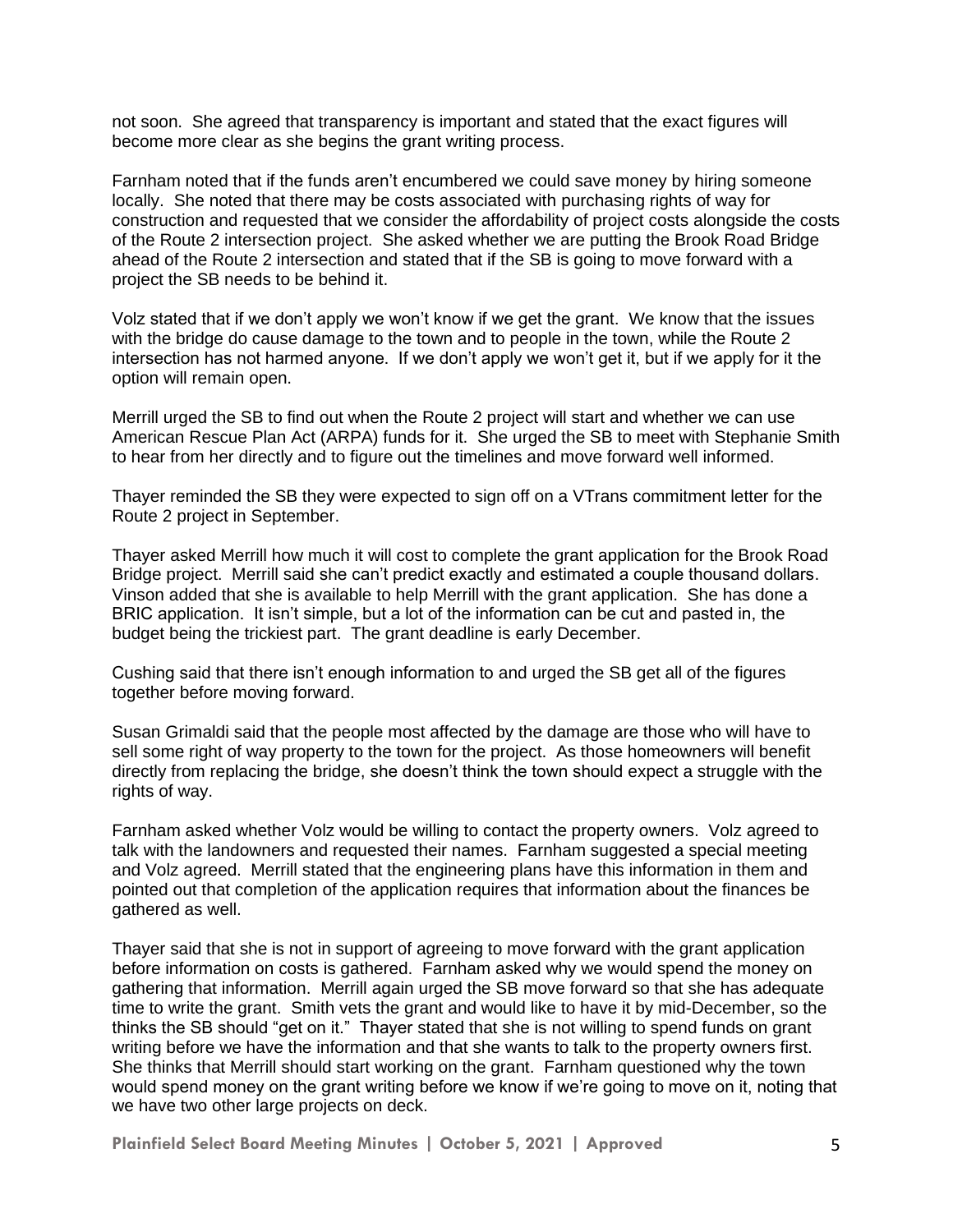Merrill requested the SB move on it so that we don't put pressure on Smith at the end of the timeline and again urged that the SB contact Stephanie Smith to set up a special meeting with her and landowners to get more firm information about the budget.

Volz stated that Step 1 of the plan is for him to contact landowners about easements and set up a special meeting with them. **Volz will contact the landowners to see if they can meet Oct 12, 14, 15 at 7PM.** Step 2 is to have another meeting to decide on priorities for all of the big projects.

Merrill suggested that there be an in-person forum with a chart on the wall, discussion and thorough information that is presented clearly, both verbally and visually. She suggested using a process for decision-making that is clear and well-planned. **SB chose to use Zoom for this process.**

#### **Appointments**

#### **Seth Mullendore applied for the Development Review Board (DRB) and Volz moved to approve. Approved unanimously.**

There are still openings on the DRB, School Board, Conservation Commission and Planning Commission. Those interested should contact Linda Wells, the Town Clerk.

#### **Update on Bean Road Property**

Farnham stated that she has been in touch with the state (Department of Environmental Conservation Enforcement) several times and has made them aware that the property owner is drilling a well. They indicated that she can drill a well because it is a part of the wastewater permit. They have been out to the property and clarified that the septic has not failed and that the current septic was certified and now has to be recertified because it was disconnected for more than four years.

Farnham has met with the landowner in person and verified that she is working with the DEC, who said that they are aware of the situation. The DEC employee verified that they have been working with landowner and that she is aware of what needs to be done. The DEC employee also stated that, while the landowner is out of compliance, she is not on their priority list. It is not an environmental concern because she doesn't currently have sewerage surfacing.

Farnham stated that the landowner is aware of the 180-day requirement and intends to move back to the property for 180 days. The landowner has questions that Farnham couldn't answer, so Farnham is meeting with Karen Storey, Plainfield Zoning Administrator, to clarify questions about flood zone and building size.

Karen Storey said that the state does not have an environmental concern with the current septic system. She is meeting with Tammy to discuss flood zone, size of the house, and setbacks.

Ditmeyer and Hochschild requested to speak, but **Thayer moved to close discussion and the motion was approved unanimously.** 

Volz closed discussion. **Farnham requested that this be added to the next meeting so that she can provide an update and present new information.**

**Plainfield Select Board Meeting Minutes | October 5, 2021 | Approved** 6